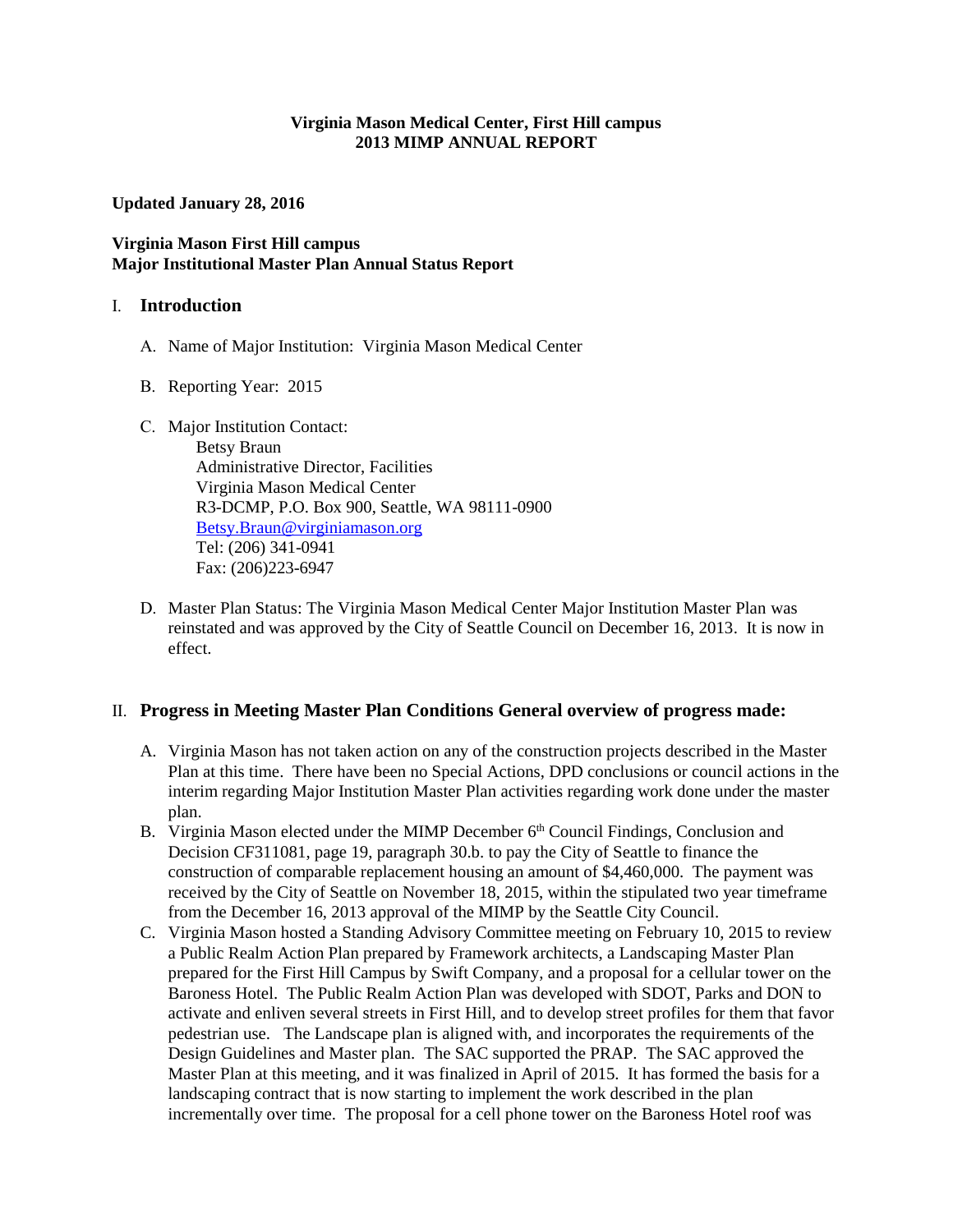unfavorably received, with concerns raised about its effect on the historic character of the exterior. The Cellular tower has not been built, and is no longer being pursued.

D. Virginia Mason hosted a tour of the Floyd & Delores Jones Pavilion's recent interior tenant improvements for SAC members on March 1, 2015.

The Major Institution Master Plan, Design Guidelines and Environmental Impact Statement are available on Virginia Mason's website at:<https://www.virginiamason.org/MIMP>

# III. **Major Institution Development Activity Initiated or Under Construction Within the MIO Boundary During the Reporting Period:**

- A. Numerous small tenant improvement projects have occurred within the existing buildings. They have not changed the occupied area of the campus.
- B. Virginia Mason has not leased additional space within its MIO to Non-Major Institution uses within the reporting period.
- C. Virginia Mason has been actively participating in promoting the Public Realm Action Plan (PRAP) adopted by SDOT for First Hill that describes improvements to several streets on First Hill that are within the Major Institution Overlay Boundary. The impacted streets are Terry Avenue, University, and 9th Avenue. The PRAP was presented to the SAC on February 10, 2015, and was favorably received. No conflicts were found between the Master Plan and the PRAP recommendations. Virginia Mason has been advocating with the First Hill community for developers to include PRAP recommendations into their proposed projects for First Hill, and has been successful at influencing the projects favorably towards the PRAP.
- D. Virginia Mason has also been actively engaged with SDOT and King County Metro in planning Bus Rapid Transit Line (BRT) improvements to Madison Avenue, at the south edge of the MIO. Virginia Mason has provided representation at a number of public meetings, and smaller focus group meetings to advance the development of the BRT line. The proposed stop at Terry and Madison will be able to take advantage of the planned redevelopment of the 1000 Madison block in its development of a transit stop at this location, with wider sidewalks, better lighting and other pedestrian improvements. Concerns have been raised about the current proposed alignment of this stop, as it is proposed to block Terry Avenue in the middle of Madison Street. Virginia Mason has written a letter to SDOT on December 2, 2015 stating their concerns about the potential traffic impacts this stop location may have on the ingress and egress of vehicles to the 1000 Madison proposed building, and to the hospital Emergency Department, asking for the proposed MIMP development to be taken into consideration in the development of the BRT Environmental Impact Statement.

## IV. **Major Institution Development Activity Outside but within 2,500 feet of the MIO District Boundary**

- A. Land and Building Acquisition during the Reporting Period: None.
- B. Leasing Activity during the Reporting Period: Additional area has been leased within the Metropolitan Park West building at the corner of Minor Avenue and Howell Street on the 1<sup>st</sup> floor, which is within 2500 feet of the MIO. This property is within a DMC 340 zone, and therefore not subject to limitations requiring conditional use per 23.69.022 subsection c. Some of Virginia Mason's leased off-site parking within 2500 feet of the MIO has been changed or relocated. This offsite parking is allowed per 23.69.022 a.1, and is included in our Transportation Management Plan, per 23.69.022.a.5.